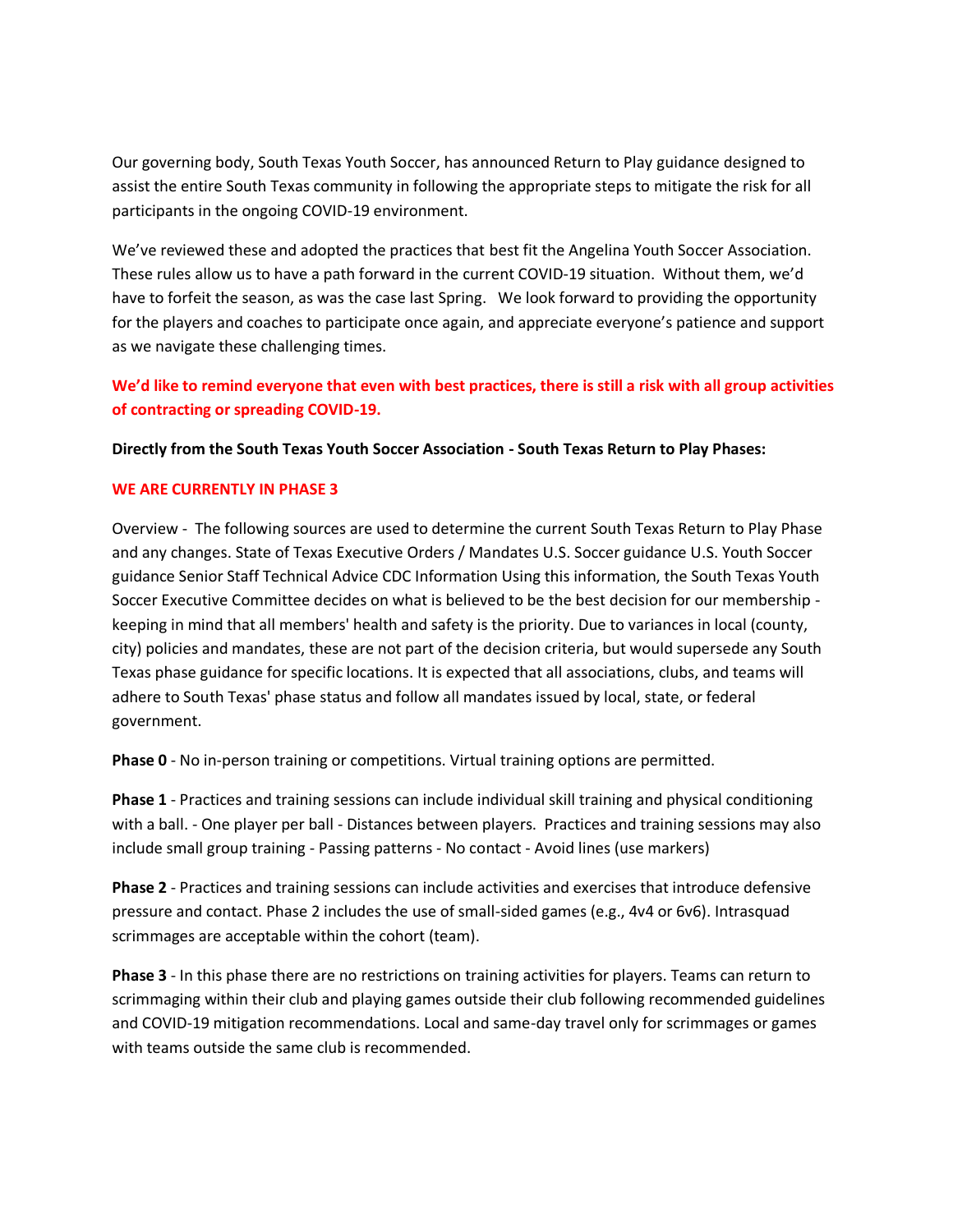**Phase 4** - No restrictions on training, games, or travel for players, coaches, or spectators. COVID-19 recommendations no longer apply.

Key considerations to phases:

A phased Return to Play model is not necessarily intended to be followed linearly, as it may become necessary to return to a prior phase, based on the changing status of COVID-19 exposure in the South Texas community. It is possible, if not likely, that there will be local and regional outbreaks and surges of COVID-19 for some time to come. Many programs in our state may need to remain in, or return to, phases 0-2 for prolonged periods. However, following this progressive model will help your players, coaches, and community Return to Play as safely as possible. Members should be prepared to take a step back and revert to an earlier phase if needed to respond to increased risk, cluster outbreaks, updates to public health guidelines, or to maintain COVID-19 prevention and response protocols safely.

## **ANYSA Changes:**

ANYSA has appointed a Safety Coordinator to set the example and encourage compliance with new safety measures.

Everyone who attends practices or games is to be sure they're free of COVID-19 symptoms before they leave the home.

Everyone over the age of 24 months old who attends practices or games is to wear a mask.

Players who are actively playing and referees who are actively refereeing will *not* be required to wear masks. Players and referees need to have masks to wear when on the sidelines and when entering or exiting the fields.

ANSYA has established a reporting and communication plan for cases.

Parents and coaches are required to provide their own gear for players. Items such as pinnies and goalie gloves should not be shared among players.

Expect some adjustments to be made to the fields to spread out usage as much as possible.

To avoid possible virus spread by touch, this season there will be no throw-ins. The ball will only be kicked into play.

Close contact is discouraged, including hugging, handshakes and high-5s. In place of the traditional sportsmanship exchange of high-5s at the end of each game, an applause line will be instituted instead.

Signage will be placed at the fields with guidance on these changes and requirements.

## **ANYSA encourages the following Best Practices:**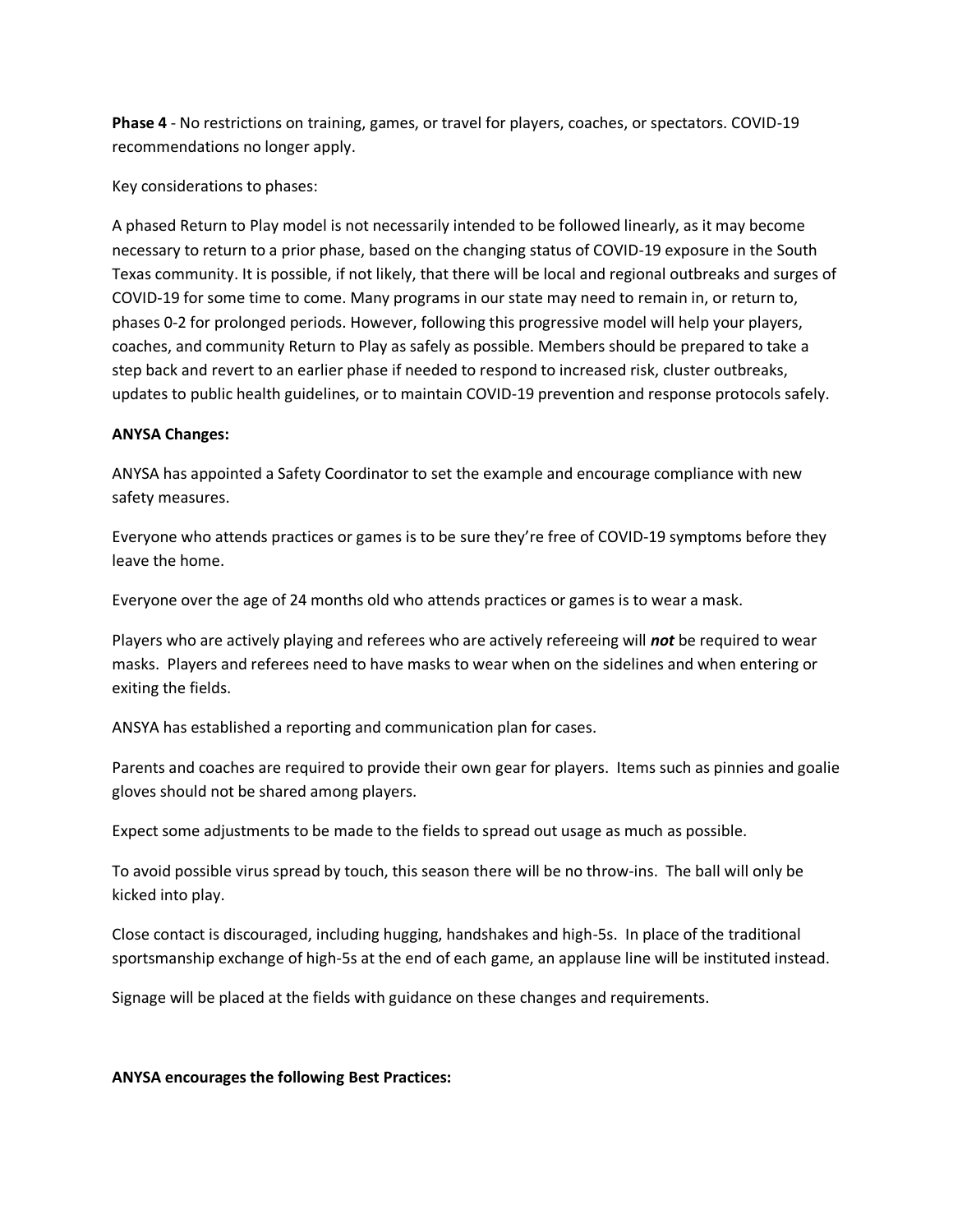In addition to masks, 6 ft distancing of spectators who are not from the same household is encouraged when possible.

Players need to bring their own water, snacks and sunscreen. Sharing is discouraged.

Players, spectators, coaches and referees are strongly encouraged to stay home if they feel ill. It is much better for the team to have someone absent than to risk potential spread of the virus.

Avoid touching your face

Frequently wash hands with soap and water for at least 20 seconds or use an alcohol-based hand sanitizer

Cover mouth and nose (with arm or elbow, not hands) when coughing or sneezing and wash hands afterward.

Wear a clean or new face mask or covering when outside

Understand how to wear a face mask properly

Outdoor spaces pose less risk than indoor spaces

Individuals with a higher risk (including players, coaches, officials, and spectators) should assess their risk level and limit exposure.

## **Adherence to CDC recommendations:**

Stay at home if you are feeling sick or experiencing the following COVID-19 symptoms. People with COVID-19 have had a wide range of symptoms reported – ranging from mild symptoms to severe illness. Symptoms may appear 2-14 days after exposure to the virus.

People with these symptoms may have COVID-19:

- Cough
- Shortness of breath or difficulty breathing
- Fever of 100.4 degrees F/37.9 degrees C
- Chills
- Muscle pain
- Sore throat
- New loss of taste or smell